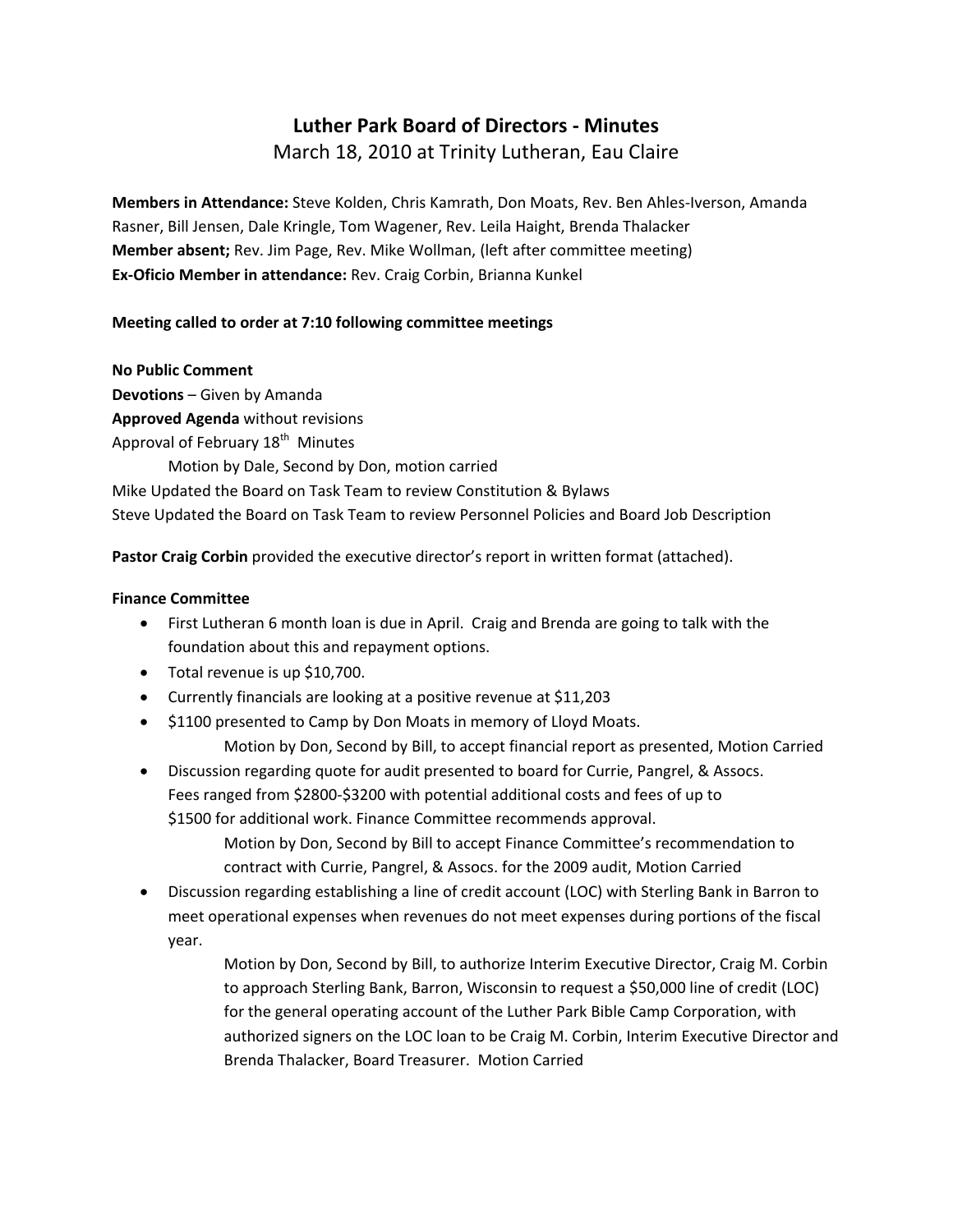# **Property Committee**

- Paint and painting is being donated to camp for the directorage; stove and dryer located and washer is still needed, some doors and windows will need to be replaced. The house could use another \$1000 of work to be done.
- Suggestion to ask WELCA groups for the needed new mattresses; mattress covers (under \$10 each) can be a stop gap measure for some of our older mattresses. Need 100 new, but can get by with 50-60 each over the next couple years.

# **Program Committee**

- Discussion about eliminating speed boat and looking to purchase new motor for pontoon boat; suggestion made to contact water skiing clubs to have them provide that service.
	- Motion by Pastor Leigh, second by Bill to sell the motor boat as recommended by the property and program committees with proceeds going to maintenance of the pontoon boat. Motion Carried
- Starting the process of gathering the summer curriculum.
- Briana is looking for Jr. High coordinator.
- 12 women 6 men currently hired and most programs areas are filled.
- Senior High program was introduced which will focus on a woods experience with building a challenge course for the woods
- No April recharge for upper elementary due to low registration.
- 232 campers signed up which on time scale is in line with last year's registration.

### **Unfinished business**

- Web site has been updated.
- Archival of minutes discussed as to how they should be stored. Concern about older minutes storage.
- Strategic planning: Steve has been in contact with two professionals who conduct Strategic Planning. One individual has indicated a desire to "donate" his expertise to Luther Park. The Board approved Steve and Chris having additional conversations with him to explore the viability and report back at the next meeting.
- Discussed revisions of personnel policies regarding health care: board can set them whenever; but 6‐8 months notice should be to employees our decisions will affect; no recommendation given at this time‐ will look to be given at the May meeting.

# **New business**

- Discussed Technology needs: Diana has a new computer, new server have been purchased
- The Board began an initial discussion regarding member assessment fee: Mike gave a draft to the board from constitution and bylaws comm. In discussion, it was said to mention past actions with a look to approve new bylaw language at the 2011 annual meeting. Craig will search for more information on this topic.
- For the sake of reporting, let the official minutes reflect that immediately following the annual meeting of the Luther Park Bible Camp Association, on January 23, 2010 the Luther Park Board of Directors met for an abbreviated meeting. The purpose of the meeting was to elect new